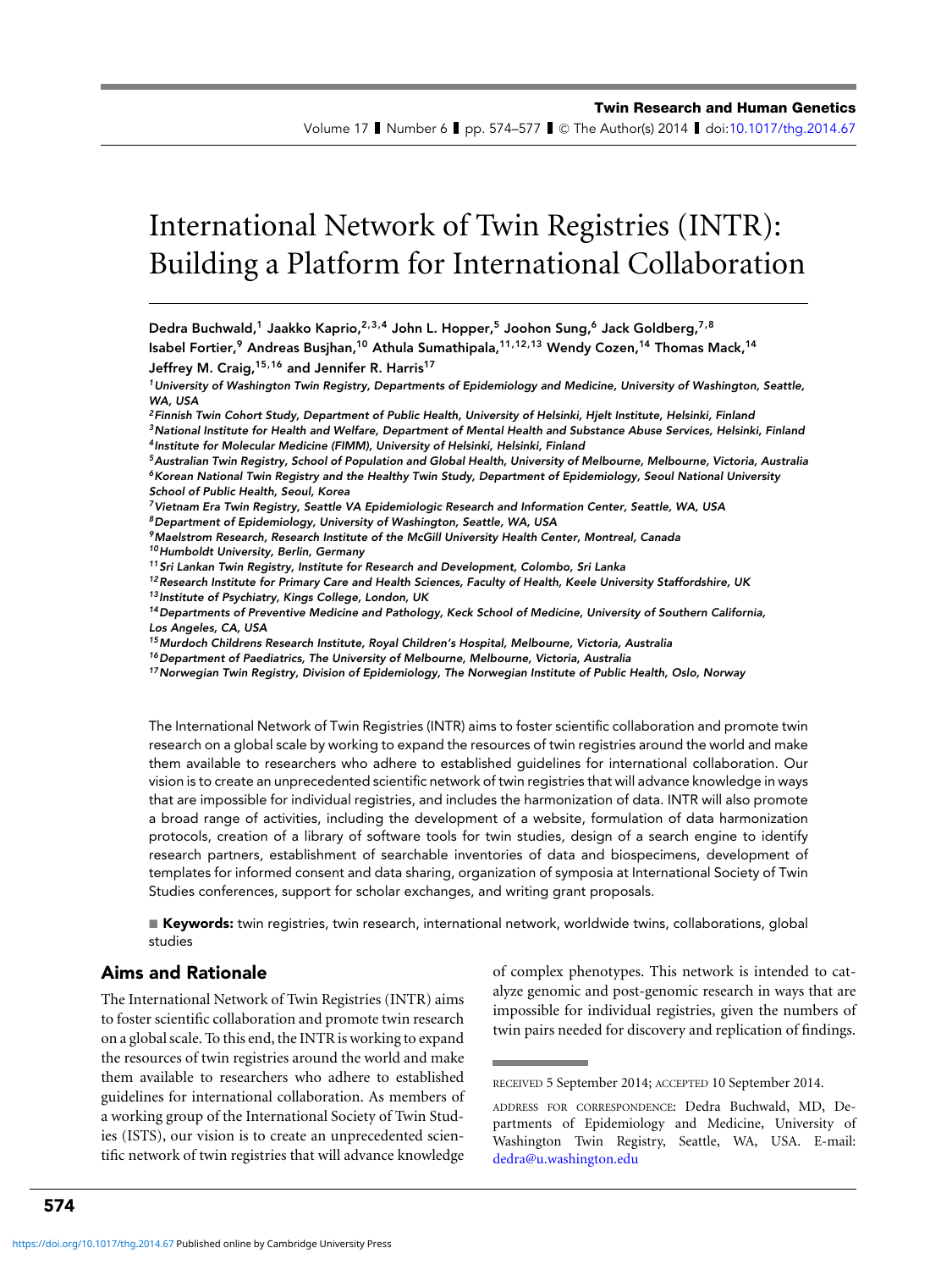Further, the establishment of the INTR might well attract scientists who have not previously used twin designs but whose research would benefit from utilizing their unique potential.

Progress toward understanding the genetic and environmental underpinnings of health and disease can be accelerated by international, multi-registry collaborative research. Our vision for the INTR builds upon the fundamental principles underlying the harmonization of large-scale biobanks (Harris et al., [2012\)](#page-2-0) and consortium studies (Boffetta et al., [2007\)](#page-2-0). It requires openness, sharing, and synergy. This effort will accelerate the ability of the twin research community to conduct meta-analyses; it will provide a common platform from which twin pairs discordant for specific outcomes or exposures can be identified, and foster the secure exchange and analysis of individual-level data to conduct more complex investigations such as studies of the relationship between disease, environment, lifestyle and genes.

The INTR will also promote a broad range of activities, including the development of a website, formulation of data harmonization protocols, creation of a library of software tools for twin studies, design of a search engine to identify research partners, establishment of searchable inventories of data and biospecimens, development of templates for informed consent and data sharing, organization of symposia at ISTS conferences, support for scholar exchanges, and writing grant proposals for twin research.

Since the inception of the INTR, we have been mindful of the ethical issues presented by large-scale international research. We also recognize that many international partners operate in resource-poor settings that pose challenges above and beyond those encountered in well-funded environments. The INTR encourages the twin community to draw on the principles and tools developed by international data sharing initiatives (Knoppers et al., [2011;](#page-3-0) Knoppers et al., [2013;](#page-2-0) Knoppers et al., [2014\)](#page-3-0) to address these issues.

## **Website**

Among the first priorities of the INTR was to establish a website [\(www.worldwidetwins.net\)](http://www.worldwidetwins.net) to facilitate communication and collaboration between registries and researchers within and outside the twin research community. The site includes a communication portal that facilitates discussions between researchers and registries that could generate new research, a blog about INTR activities, and links to useful tools and other resources. The website's functionality will be enhanced over time to meet the needs of our collaborators. Using information from the special issue of *Twin Research and Human Genetics* in February 2013, we systemically identified and contacted all known twin registries and invited them to nominate a contact person for listing on the website and a lead person for the site-enabled communications. One of our current projects is to review the type,

size, and processing of biospecimens collected by the registries we identified in this way. Results will be posted on the site.

#### A Brief History of the INTR

After the ISTS meeting in Seoul in 2010, investigators from several twin registries established an ISTS working group to promote an international network of registries. Its first meeting was in March 2011 at the University of Melbourne in Australia. In December 2011, members of the working group developed a funding proposal in response to a solicitation by the U.S. National Institutes of Health for applications for the Director's Transformative Research Award. Twin registries worldwide were invited to participate in the proposal, entitled 'An International Network of Twin Registries for Epidemiological Studies', abbreviated as IN-TREPID (D. Buchwald, Principal Investigator). The application was submitted in January 2012. Although it was not funded, this effort generated enormous enthusiasm among twin registries to support and participate in such a network. Twenty-six registries representing 570,732 twin pairs in Asia, Europe, Australia, and North America endorsed INTREPID's dual goals of scientific collaboration and data harmonization.

In 2012, the Korean and Finnish twin registries were independently awarded research grants that included support for the INTR to host a two-day meeting at Seoul National University in Korea in May 2013. Attendees included 50 participants representing 25 twin registries in 20 countries (see [www.worldwidetwins.net\)](http://www.worldwidetwins.net). The INTR working group also organized a symposium at the 43rd Annual Meeting of the Behavioral Genetics Association in Marseille, France, in June 2013. There we summarized the outcomes of the Seoul meeting in May and provided a forum for twin researchers to discuss their approaches to harmonizing data across multiple registries.

Our working group also holds regular conference calls, supported by the Korean grant, and our membership keeps growing. As our operations to date have been financed solely by awards to individual investigators, one of our principal goals is to secure the long-term funding needed to build and sustain a productive international network.

#### Participating in INTR Initiatives

The INTR is open to all twin registries, and we especially encourage newly established registries to participate. Registries are asked to specify a contact person. The administrative structure of the INTR is simple, but it will likely evolve in response to funding mechanisms. Each registry will maintain control and responsibility for its own data and will make independent decisions regarding participation in each INTR initiative that arises. In addition, individual researchers can use and contribute to the resources accessible through the INTR, including the website. Although ISTS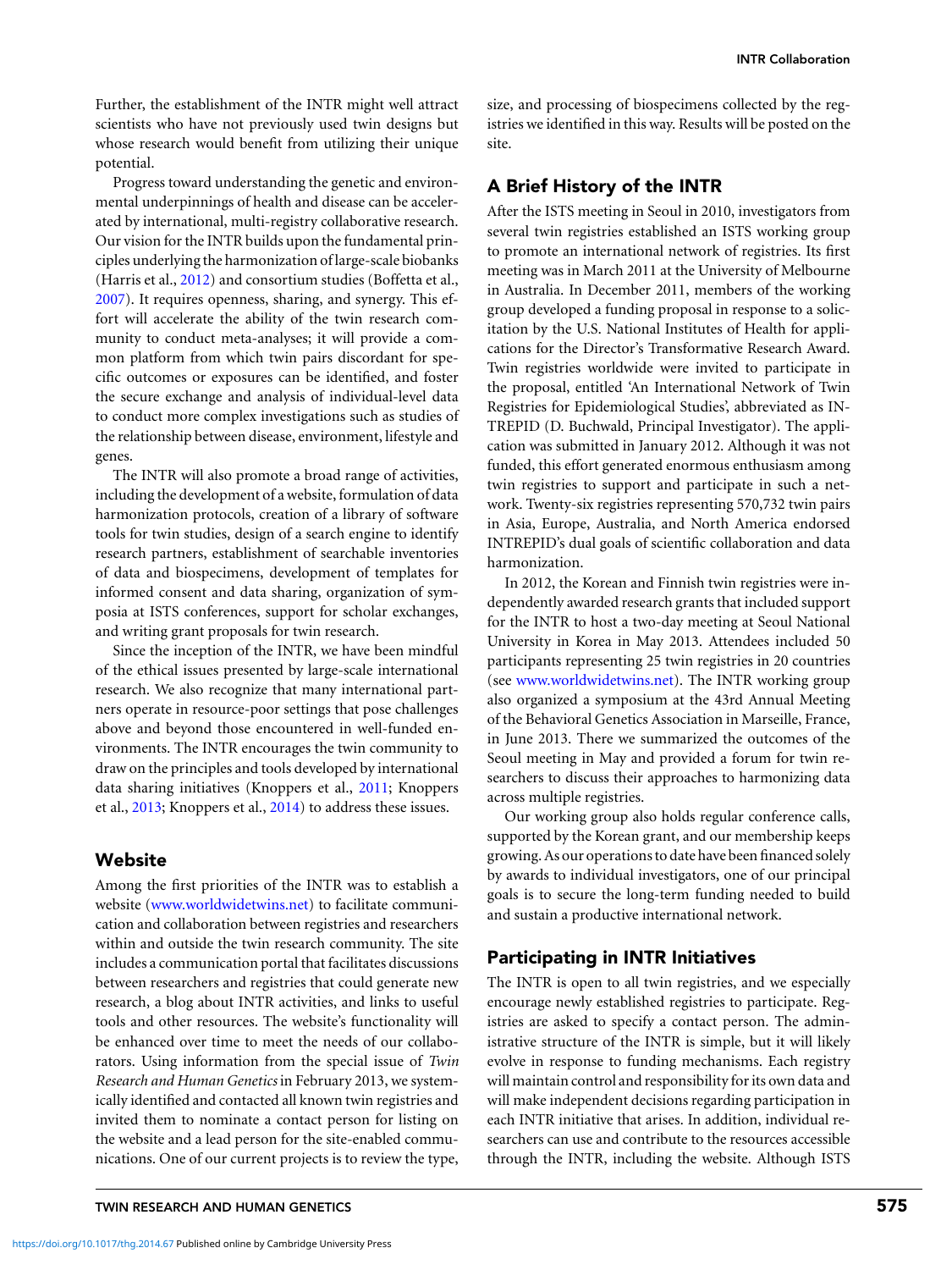<span id="page-2-0"></span>membership is not required for collaboration, we encourage all researchers who use these resources to join ISTS.

#### Summary

The INTR is a scientific network of twin registries that will greatly advance understanding of the role of genetics and environment in human health and illness. This is a propitious time to establish such a network, because innovations in genetics and genomics have made twin studies more valuable than ever (Boomsma et al., 2002; van Dongen et al., [2012\)](#page-3-0). The INTR will enhance research on similarities and differences within and between twin pairs, especially research using the discordant monozygotic design. A very large sample of twins from around the world — one that is diverse not only in geography but also in culture, ethnicity, and genetic background — will help answer scientific questions that could not otherwise be broached. The richer and larger sets of twin data that could be available to collaborations, and the increased potential to recruit twins to new studies will enable the twin research community to capitalize on the latest omic technologies. We anticipate that their explorations will include studies of genetic, environmental and epigenetic determinants of disease risk. Given the availability of INTR data and resources, such studies will benefit from samples large enough to ensure robust conclusions. With adequate support, then, the INTR could have a major positive impact on public health, while building on the best traditions of team science.

The INTR recognizes that large-scale initiatives across diverse populations pose ethical challenges. As the INTR researchers develop collaborations, their practice must be guided by fair and transparent principles. An example is the framework for multinational research proposed by Emanuel et al. (2000). Building on this work, we offer the following criteria for INTR efforts: clear social and scientific value, rigorous scientific validity, favorable risk/benefit ratio, independent review, fair selection of research participants, informed consent and respect for all participants, and truly equal partnerships among researchers, policymakers, and communities (Emanual et al., 2004).

The INTR intends to be flexible in responding to the interests of the broader scientific community. It will enable collaboration by researchers from varied backgrounds, regardless of their experience in twin studies. This approach will nurture truly translational science that integrates biochemical, genetic, clinical, behavioral, epidemiological, and twin research methodologies. It will also assist in recruiting and training the next generation of twin researchers, while disseminating a new understanding of twin studies among scientists across a range of disciplines.

Fostering international cross-cultural collaborations and open sharing of knowledge and experience is a key challenge for scientific discovery in the 21st century. An equally formidable challenge is to sustain such collaborations over the long term. The INTR represents our best effort to meet both of these challenges. However, this network can fulfill its promise only if it can convince major funding agencies of the value of durable research infrastructures that span borders and continents.

The INTR invites the global research community to tackle the critical issue of sustainability. One approach would be to coordinate grant applications so that they allot a portion of their funding to support INTR services and thus help to build and sustain network activities. This approach would enable the INTR not only to thrive, but to continually optimize its utility to the scientific community.

For the near term, the INTR will keep pursuing funding opportunities to support its activities, including further development of the website to link network participants to each other and to the larger scientific community. In the longer term, it will build the website into a forum to link researchers with the participating twins who so generously donate their time and information, and in some instances bodily samples, to research.

# Acknowledgments

This work was supported by the National Research Foundation of Korea (grant #2011-220-E00006) and the Academy of Finland (grants #265240 and 263278). We thank Raymond Harris, PhD, for assistance in drafting the manuscript.

# References

- Boffetta, P., Armstrong, B., Linet, M., Kasten, C., Cozen, W., & Hartge, P. (2007). Consortia in cancer epidemiology: Lessons learned from InterLymph. *Cancer Epidemiology, Biomarkers and Prevention*, *16*, 197–199.
- Boomsma, D., Busjahn, A., & Peltonen, L. (2002). Classical twin studies and beyond. *Nature Review Genetics*, *3*, 872– 882.
- Emanuel, E. J., Wendler, D., & Grady, C. (2000). What makes clinical research ethical? *Journal of the American Medical Association*, *283*, 2701–2711.
- Emanuel, E. J., Wendler, D., Killen, J., & Grady, C. (2004). What makes clinical research in developing countries ethical? The benchmarks of ethical research.*Journal of Infectious Diseases*, *189*, 930–937.
- Harris, J. R., Burton, P., Knoppers, B. M., Lindpaintner, K., Bledsoe, M., Brookes, A. J., . . . Zatloukal, K. (2012). Toward a roadmap in global biobanking for health. *European Journal of Human Genetics*, *20*, 1105–1111.
- Knoppers, B., Chisholm, R., Kaye, J., Cox, D., Thorogood, A., Burton, R., . . . Stolk, R. (2013). A P3G generic access agreementfor population genomic studies.*Nature Biotechnology*, *31*, 384–385.